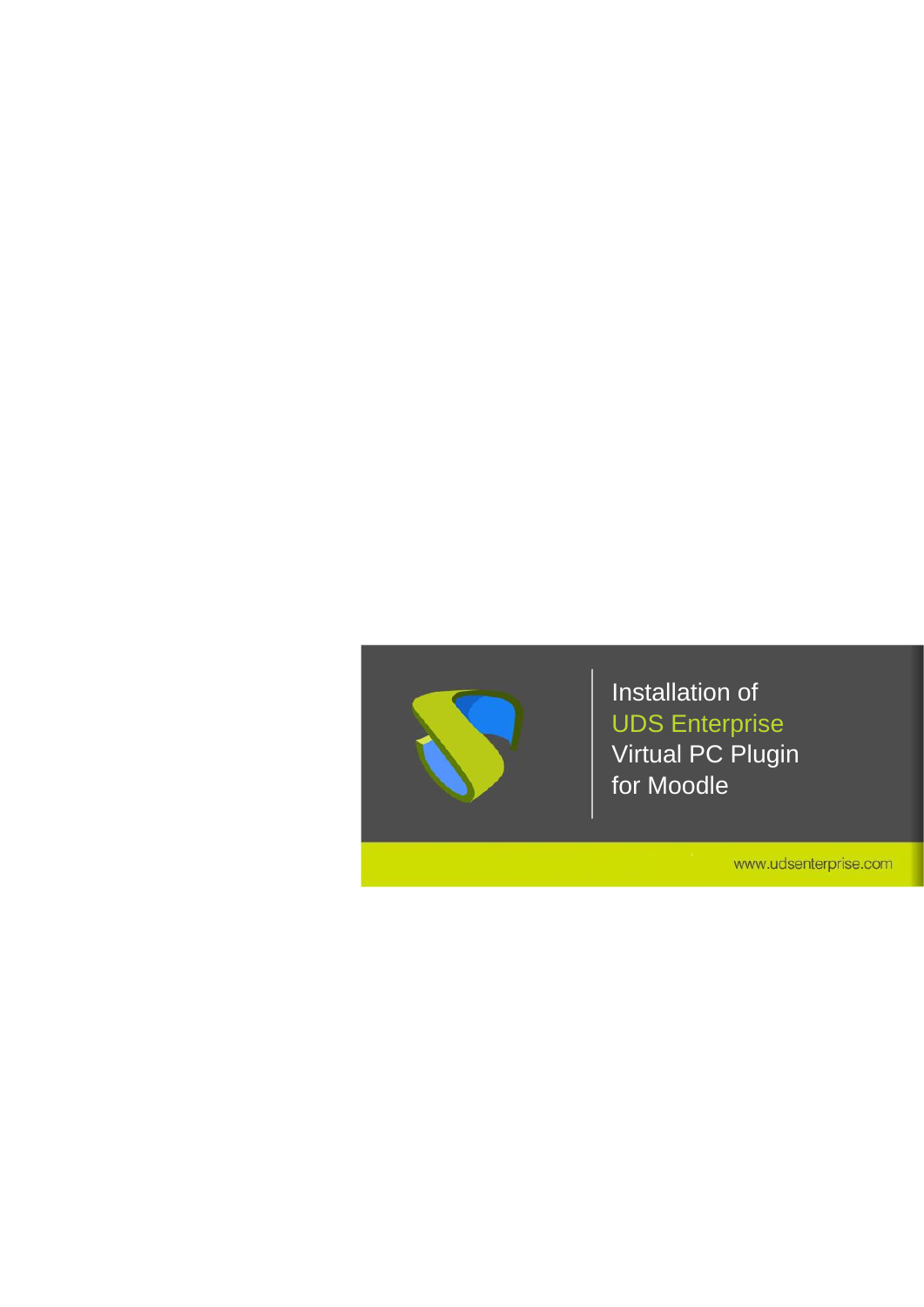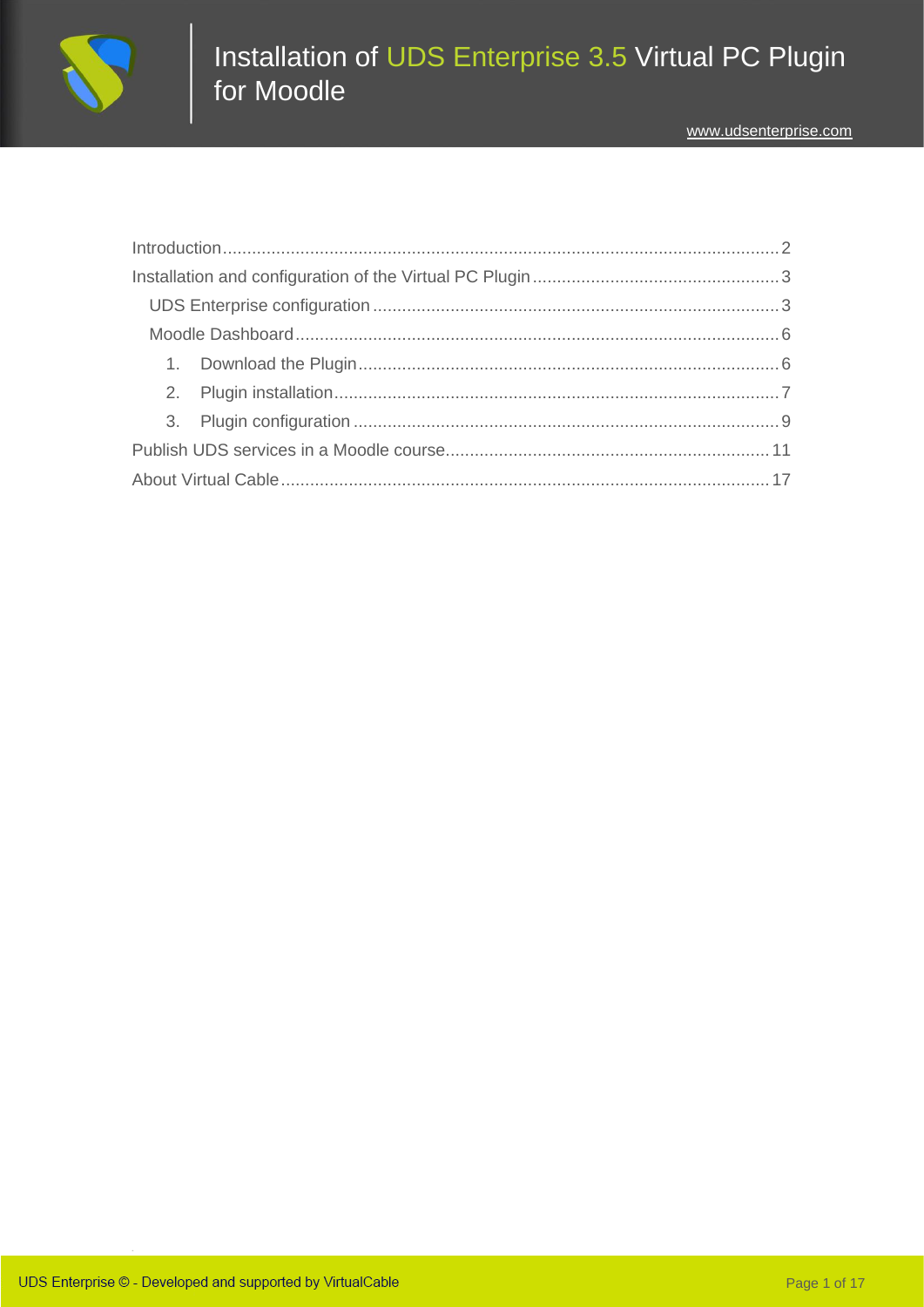

## <span id="page-2-0"></span>**Introduction**

Moodle is a very popular online learning management platform that is used by teachers, trainers, schools, colleges, and educational organizations in general. It is Open Source, so it is customizable, as well as very easy to use. It allows users to create a private website to host their courses. Some of its features are detailed below:

- Customizable control panel
- **■** User-friendly interface
- Multilingual support
- Course creation and management
- Calendars
- **•** Detailed reports and generation of results
- Moodle is the first e-Learning platform with access to VDI and vApp thanks to the UDS Enterprise Virtual PC Plugin developed by the [University of Malaga](https://www.uma.es/#gsc.tab=0) in collaboration with the UDS Enterprise team.

This tool is [available on the Moodle website](https://moodle.org/plugins/mod_virtualpc) and allows you to assign a virtual desktop service, with Windows or Linux OS, and virtual applications, as one more teaching resource.

For example, a Design Course that requires Photoshop, Dreamweaver, or Eclipse, can be published online for students including direct links to virtual desktops and applications. Therefore, the Moodle environment will be more complete and functional, since students will have all the tools they need to carry out their courses available through the Moodle interface.

In this document, we will explain how to install and configure the UDS Enterprise Virtual PC Plugin for Moodle.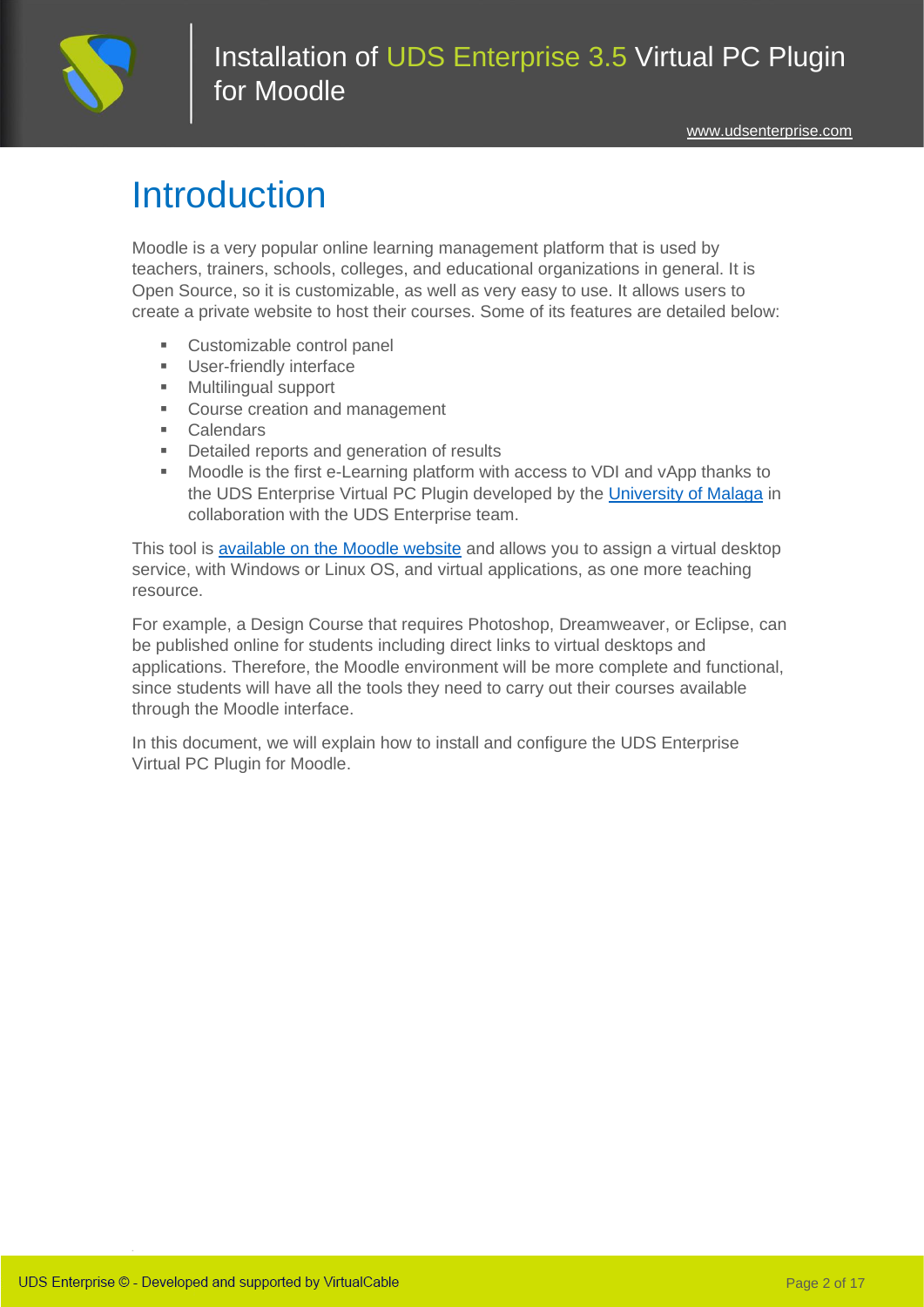

[www.udsenterprise.com](http://www.udsenterprise.com/)

# <span id="page-3-0"></span>Installation and configuration of the Virtual PC Plugin

#### <span id="page-3-1"></span>UDS Enterprise configuration

Before starting with the installation of the Virtual PC Plugin, it will be necessary to access the UDS administration and carry out the following tasks:

Access the UDS Enterprise control panel with a user with administrator permissions and select "**Authenticators**":

| <b>UDS</b><br>UDS |                          |        |                       |
|-------------------|--------------------------|--------|-----------------------|
| ď,                | $\Box$ Authenticators    |        |                       |
|                   | New $\blacktriangledown$ | Edit   | $\geq$<br>Permissions |
|                   | Id                       | Name 个 | Type                  |

Create a new internal database:

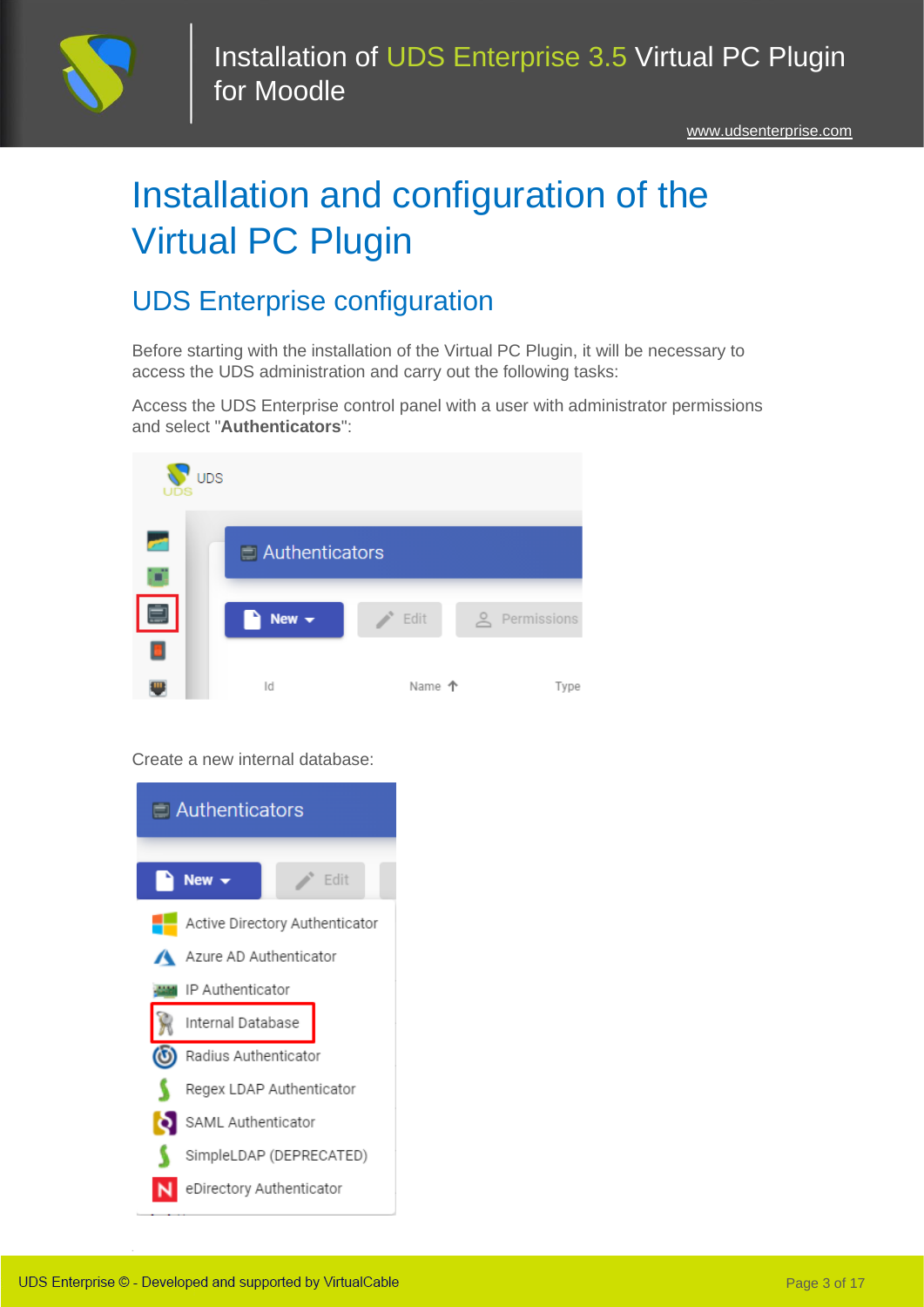

[www.udsenterprise.com](http://www.udsenterprise.com/)

Indicate an identifying name for the authenticator, a priority and a label. This tag works as direct access to the authenticator.

| Advanced | Display         |             |
|----------|-----------------|-------------|
|          |                 |             |
|          |                 |             |
|          |                 |             |
|          |                 |             |
|          |                 |             |
|          |                 |             |
|          |                 |             |
|          |                 |             |
|          |                 |             |
|          |                 |             |
|          |                 |             |
|          |                 |             |
|          |                 |             |
|          | Discard & close | <b>Save</b> |
|          |                 |             |

Once the authenticator is created, access it (double click or "**Detail**" button) to create a group and a user associated to it.

Create the group "**moodle\_group**" and assign the necessary services.

| Group name                                                          |  |
|---------------------------------------------------------------------|--|
| moodle_group                                                        |  |
| Comments                                                            |  |
| State                                                               |  |
| Enabled                                                             |  |
| Service Pools                                                       |  |
| LibreCalc, LibreWriter, Photoshop, Paint, Windows 10, Window $\sim$ |  |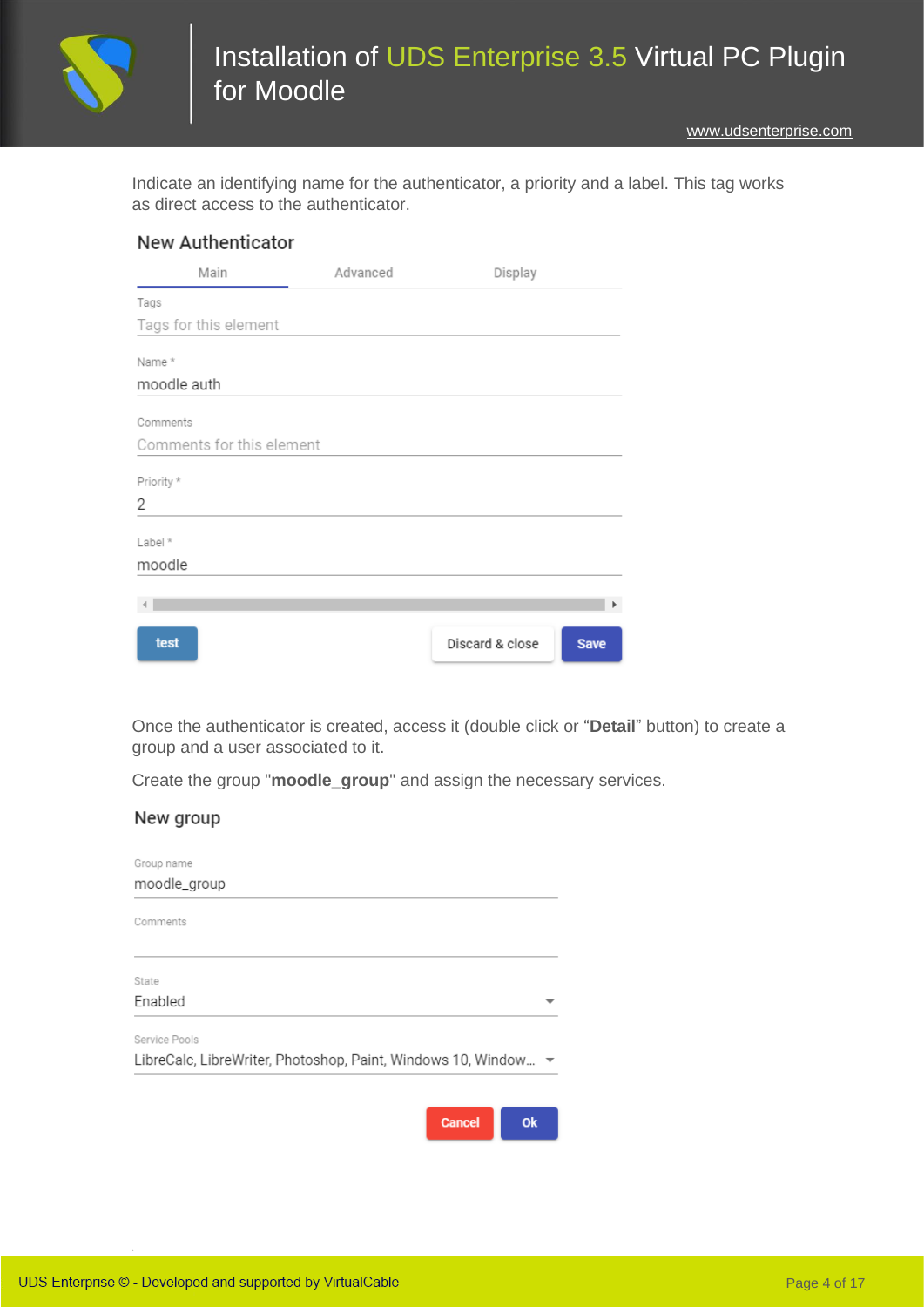

[www.udsenterprise.com](http://www.udsenterprise.com/)

Create the user "**moodle**", with administration permissions on the UDS environment and assign the user to the group previously created:

| New user                       |               |    |
|--------------------------------|---------------|----|
| User name                      |               |    |
| moodle                         |               |    |
| Real name                      |               |    |
| Comments                       |               |    |
| Administrative user for Moodle |               |    |
| State                          |               |    |
| Enabled                        |               |    |
| Role                           |               |    |
| Admin                          |               |    |
| Password                       |               |    |
|                                |               |    |
| Groups                         |               |    |
| moodle_group                   |               |    |
|                                |               |    |
|                                | <b>Cancel</b> | Ok |

Now you can go back to the Moodle configuration interface and download the Virtual PC Plugin to link your UDS Enterprise platform with your Moodle site.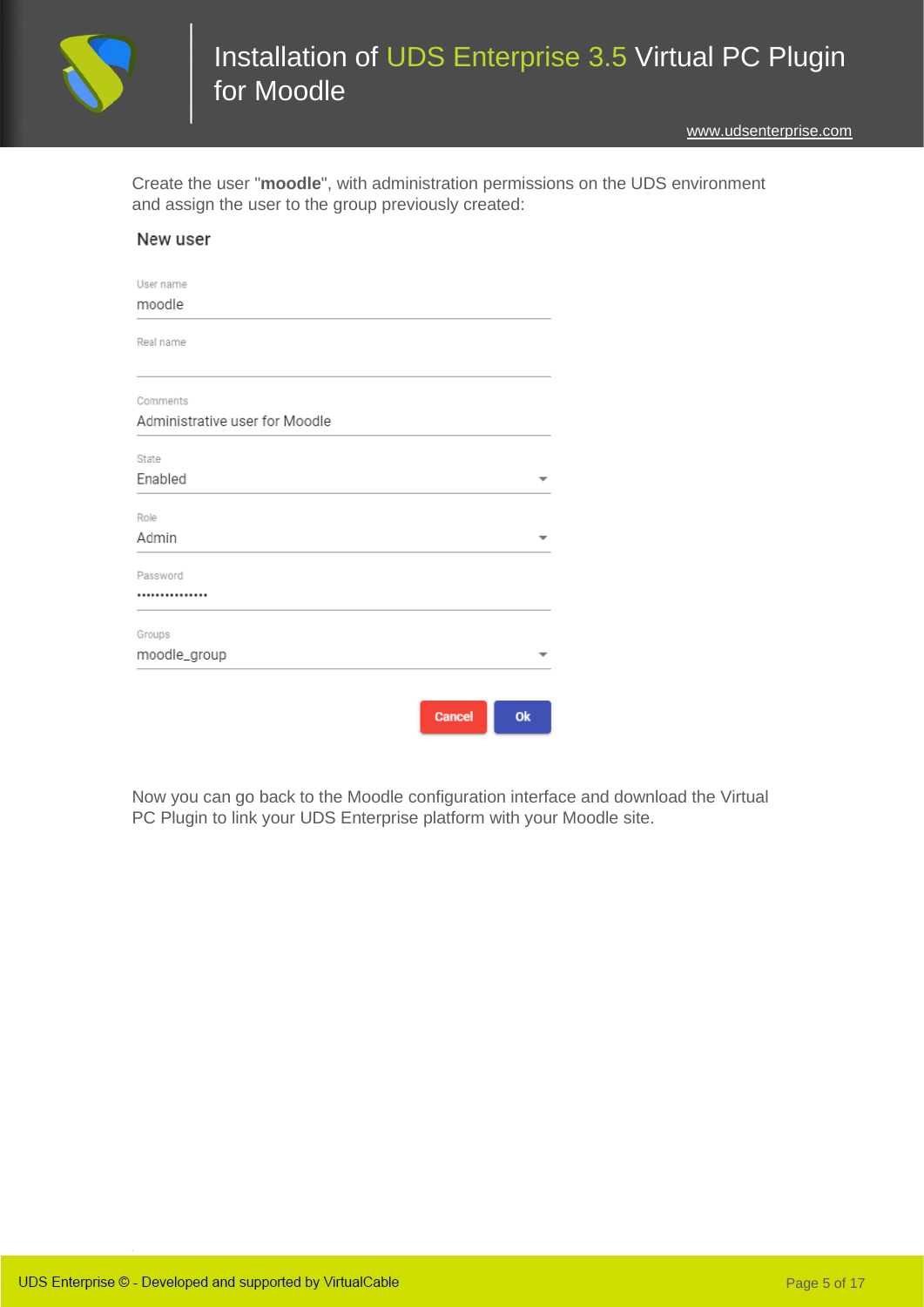

[www.udsenterprise.com](http://www.udsenterprise.com/)

#### <span id="page-6-0"></span>Moodle Dashboard

#### <span id="page-6-1"></span>1. Download the Plugin

Access the link: [https://moodle.org/plugins/pluginversions.php?plugin=mod\\_virtualpc](https://moodle.org/plugins/pluginversions.php?plugin=mod_virtualpc) and download the latest version of the Virtual PC Plugin.

Página Principal ▶ Plugins ▶ Activities ▶ Virtual PC ▶ Versions

#### **Activities: Virtual PC**

mod\_virtualpc

Maintained by **R** A. gtdino

Virtual PC activity provides access to virtual computers offered by virtualization programs (VMware, oVirt, OpenStack, Citrix) an computers that Moodle course teachers can select and offer to their students using this activity module. That way, students car restricted software, without having to install it in their personal computers, fulfilling all the legal conditions. The students only r course to the virtual computer.

| <b>■</b> Description                                                                    | Versions | <b>III</b> Stats | <b>O</b> Translations |            |
|-----------------------------------------------------------------------------------------|----------|------------------|-----------------------|------------|
| <b>Current versions</b>                                                                 |          |                  |                       |            |
| 3.1.1 (2015020604)                                                                      |          |                  |                       | Download   |
| Moodle 3.1<br>Release date: martes, 7 de febrero de 2017, 02:55<br>code prechecks 0   1 |          |                  |                       | Learn more |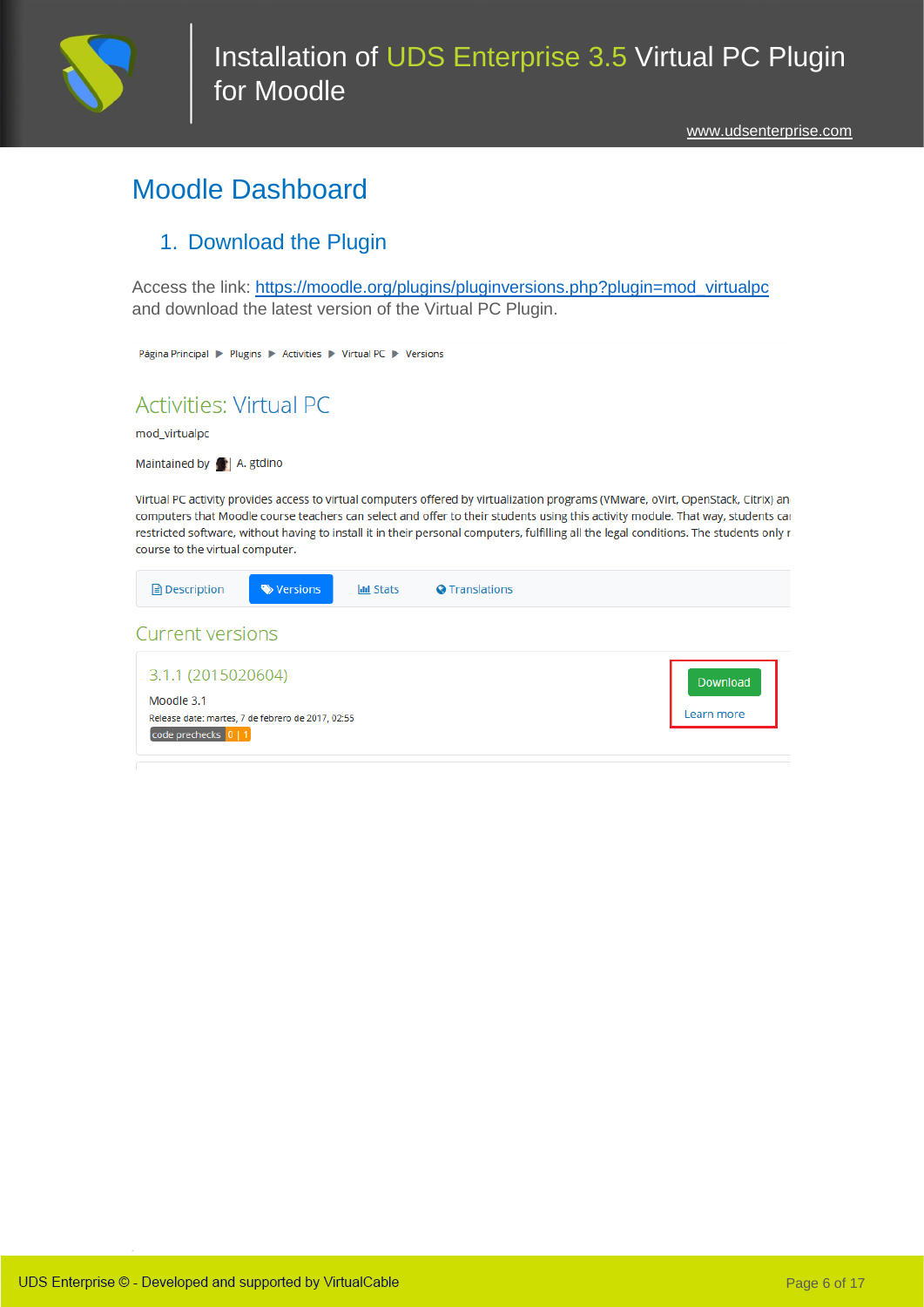

[www.udsenterprise.com](http://www.udsenterprise.com/)

#### <span id="page-7-0"></span>2. Plugin installation

Access the Moodle dashboard with a user with administration permissions and select "**Site administration**":

| <b>B</b> Dashboard       |
|--------------------------|
| K <sup>4</sup> Site home |
| Calendar<br>m            |
| Private files            |
|                          |
| Site administration      |

Within that section, open the "**Plugins**" tab and select "**Install plugins**".

Site administration

|                     |                         | Search                                                                                                                                                                                                                                                                                                                 |  |  |
|---------------------|-------------------------|------------------------------------------------------------------------------------------------------------------------------------------------------------------------------------------------------------------------------------------------------------------------------------------------------------------------|--|--|
| Site administration | <b>Users</b><br>Courses | Plugins<br>Grades<br>Server<br>Reports<br>Development<br>Appearance                                                                                                                                                                                                                                                    |  |  |
|                     | Plugins                 | Install plugins<br>Plugins overview                                                                                                                                                                                                                                                                                    |  |  |
|                     | <b>Activity modules</b> | Manage activities<br>Common activity settings<br>Assignment<br>Assignment settings<br><b>Submission plugins</b><br>Manage assignment submission plugins<br>File submissions<br>Online text submissions<br>Feedback plugins<br>Manage assignment feedback plugins<br>Feedback comments<br>Annotate PDF<br>File feedback |  |  |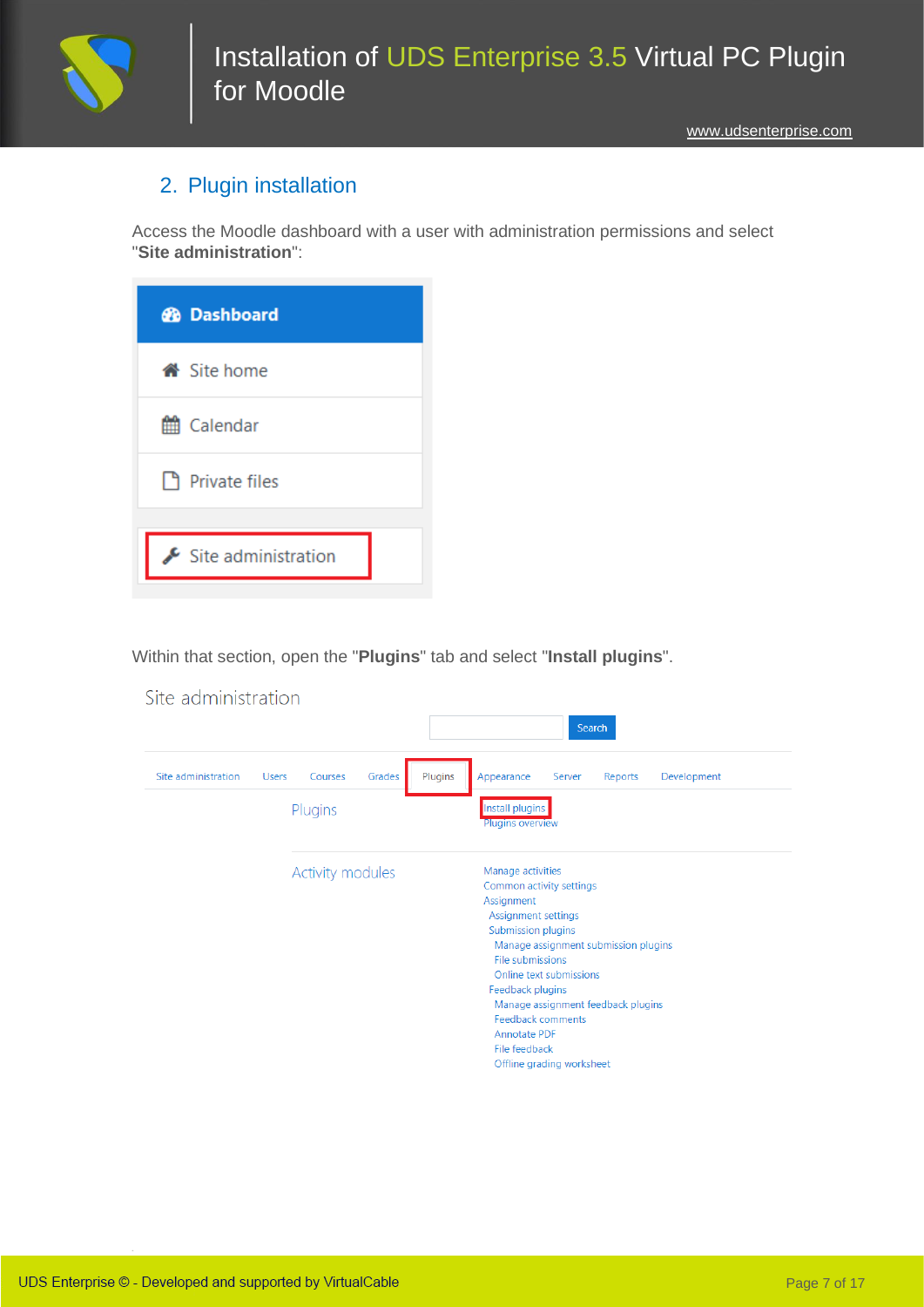

[www.udsenterprise.com](http://www.udsenterprise.com/)

In the "**Install plugin from ZIP file**" section, click "**Choose a file…**" and select the downloaded file "**mod\_virtualpc\_moodlexx\_xxxx.zip**". Then click on "**Install plugin from the ZIP file**".

| Plugin installer                                                  |                                                         |
|-------------------------------------------------------------------|---------------------------------------------------------|
|                                                                   | Install plugins from the Moodle plugins directory<br>10 |
| Install plugin from ZIP file o                                    |                                                         |
| ZIP package<br>$\mathbf{0}$ Q                                     | Choose a file                                           |
|                                                                   | mod_virtualpc_moodle31_2015020604.zip                   |
|                                                                   | Accepted file types:                                    |
|                                                                   | Archive (ZIP) .zip                                      |
| Show more                                                         |                                                         |
|                                                                   | Install plugin from the ZIP file                        |
| There are required fields in this form marked $\mathbf{\Theta}$ . |                                                         |

If the validation is correct and successful, continue with the Plugin configuration.

| Mi Moodle                                                                                                        |
|------------------------------------------------------------------------------------------------------------------|
| Install plugin from ZIP file<br>Validating mod virtualpc  OK<br>Validation successful, installation can continue |
| Cancel<br>Continue                                                                                               |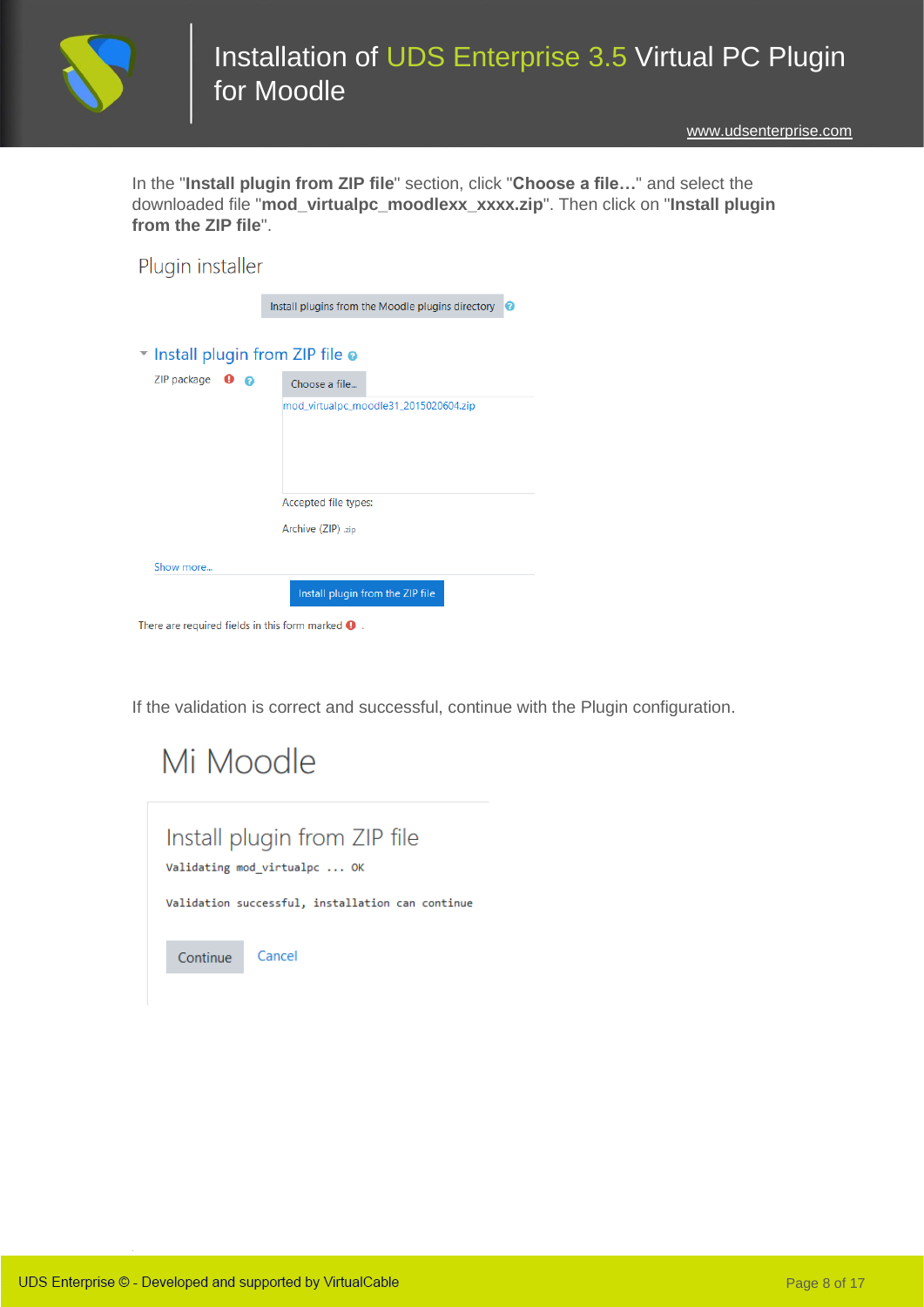

#### <span id="page-9-0"></span>3. Plugin configuration

For the correct configuration of the Plugin you must take into account these details and properties for each field:

- **UDS Server URL**: IP address or name of the UDS server. It has to be accessible by the Moodle server.
- **UDS Server port number**: This field can be set with the value "0".
- **UDS administrator user:** Existing user in the UDS environment with administrator permissions (you can use the "**moodle**" user previously created).
- **UDS administrator user password**: Password of the user entered in the previous field.
- **Administrator user UDS authenticator tag: Name of the authenticator tag to** which the previous administrator user belongs (you can use the authenticator tag created earlier).
- **Pool filter regular expression**: It works as a filter so that certain services appear first. This filter applies when viewing services during their assignment to courses. For example, with the expression: **^W.\*** the services starting with *"W"* are filtered first.
- **UDS authenticator tag**: Authenticator tag that UDS will use to register users who access the Moodle environment (you can use the authenticator tag previously created).
- **Group name:** Name of the UDS user group where the users created by UDS will be assigned (you can use the "**moodle\_group**" user group previously created).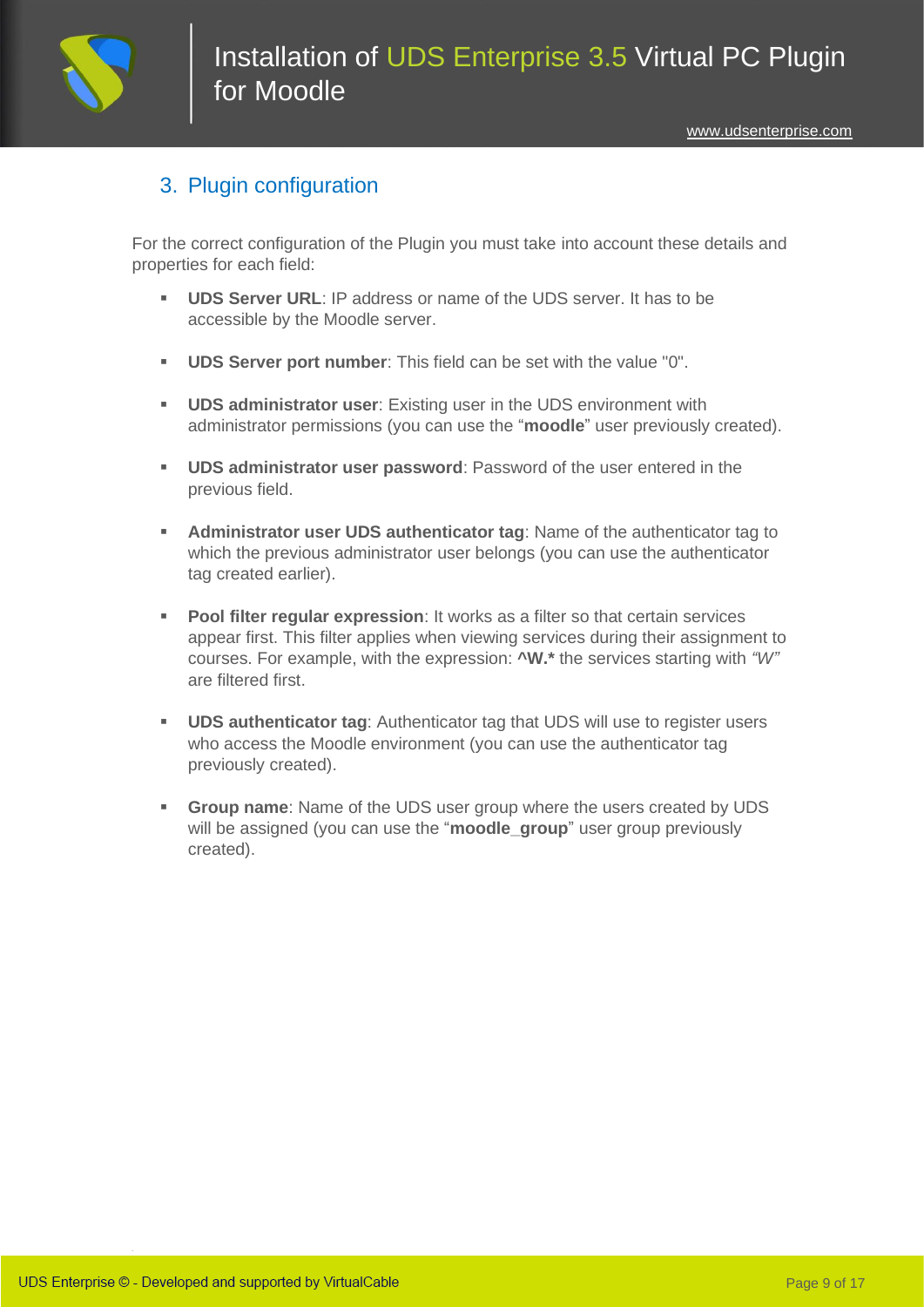

[www.udsenterprise.com](http://www.udsenterprise.com/)

Dashboard / Site administration / Plugins / Activity modules / Virtual PC

| Virtual PC                                                           |                                                                            |                                                                                                                                 |  |
|----------------------------------------------------------------------|----------------------------------------------------------------------------|---------------------------------------------------------------------------------------------------------------------------------|--|
| <b>UDS server URL</b><br>virtualpc   serverurl                       | https://demo.udsenterprise.com                                             | <b>Default: Empty</b>                                                                                                           |  |
|                                                                      | UDS server URL for REST requests (http[s]://hostname)                      |                                                                                                                                 |  |
| UDS server port number<br>virtualpc   serverport                     | $\mathbf{0}$<br>Default: Empty                                             |                                                                                                                                 |  |
|                                                                      | Port for REST requests                                                     |                                                                                                                                 |  |
| <b>UDS</b> administrator user<br>virtualpc   username                | moodle                                                                     | <b>Default: Empty</b>                                                                                                           |  |
|                                                                      |                                                                            | This module will use this UDS user to do REST requests to the UDS server. It must have administrator permissions.               |  |
| UDS administrator user password<br>virtualpc   password              | <br>霞                                                                      |                                                                                                                                 |  |
|                                                                      | UDS user password with administrator permissions                           |                                                                                                                                 |  |
| Administrator user UDS authenticator<br>tag                          | moodle                                                                     | Default: Empty                                                                                                                  |  |
| virtualpc   authsmallnameforadmin                                    | UDS authenticator tag to which the administrator user belongs              |                                                                                                                                 |  |
| Pool filter regular expression<br>virtualpc   filterpoolname         |                                                                            | <b>Default: Empty</b>                                                                                                           |  |
|                                                                      |                                                                            | Optional regular expression to filter from which UDS pools the teacher will be able to select when adding a Virtual PC activity |  |
| <b>UDS</b> authenticator tag<br>virtualpc   authsmallnameforactivity | moodle                                                                     | <b>Default: Empty</b>                                                                                                           |  |
|                                                                      |                                                                            | UDS authenticator tag where to create UDS users just before GOING from Moodle to UDS                                            |  |
| Group name<br>virtualpc   groupname                                  | moodle_group                                                               | <b>Default: Empty</b>                                                                                                           |  |
|                                                                      | Name of the group in the UDS authenticator where the users will be created |                                                                                                                                 |  |

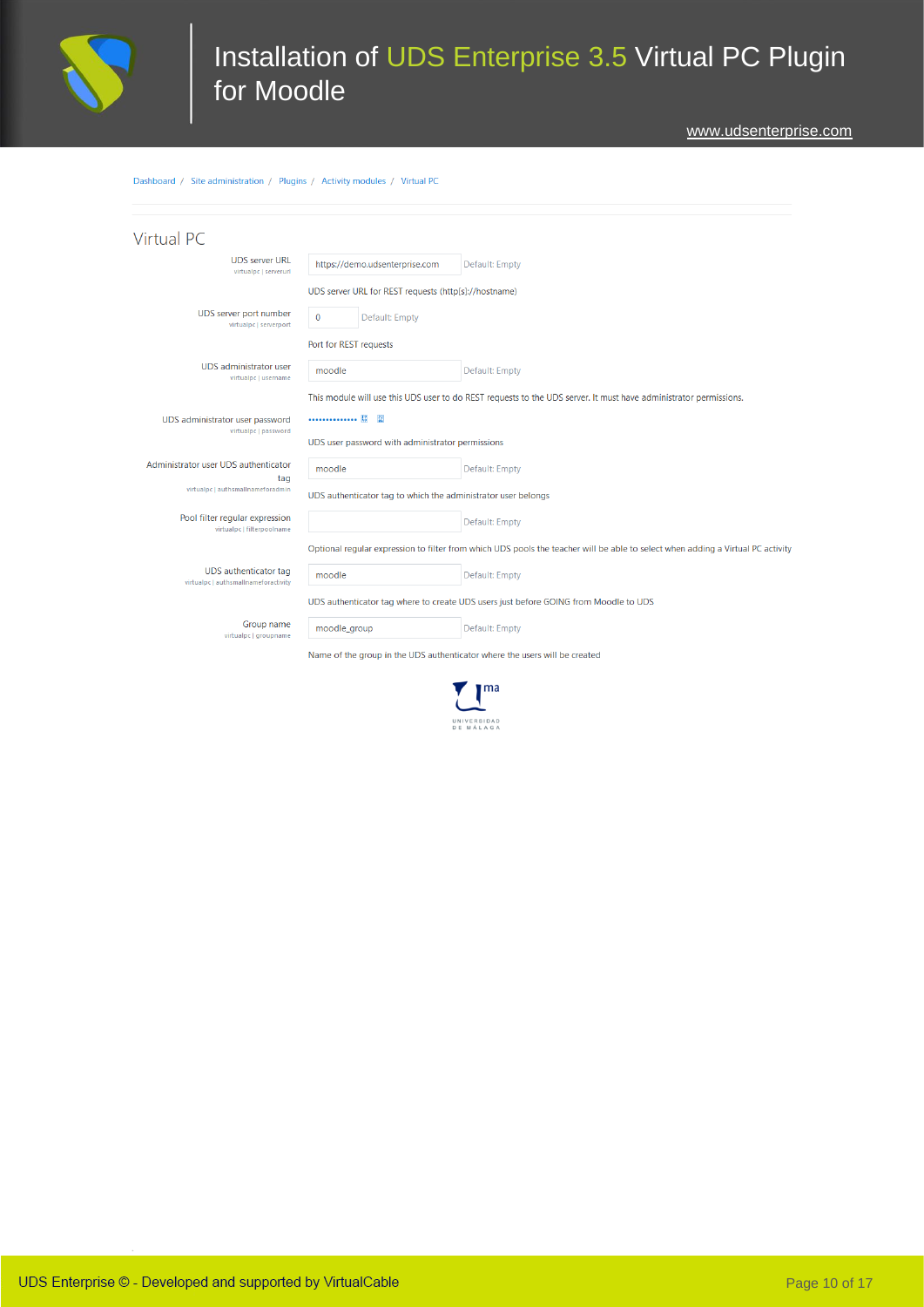

## <span id="page-11-0"></span>Publish UDS services in a Moodle course

Once the plugin has been installed and correctly configured, the next step is to publish it as an activity (course) and make it visible to students and teaching staff.

Create the course that you will use to assign UDS services and access it:

| Dashboard / Courses                     |                               |              |
|-----------------------------------------|-------------------------------|--------------|
|                                         |                               |              |
| Search courses                          | Go<br>0                       |              |
| <b>DAG</b>                              |                               |              |
|                                         |                               |              |
|                                         |                               |              |
| Click on "Add an activity or resource": |                               |              |
| VC                                      |                               |              |
| Dashboard / Courses / VC                |                               |              |
|                                         |                               |              |
|                                         |                               | Edit *       |
| $+$<br>Announcements                    | Edit $\bullet$ &              |              |
|                                         | + Add an activity or resource |              |
|                                         |                               | + Add topics |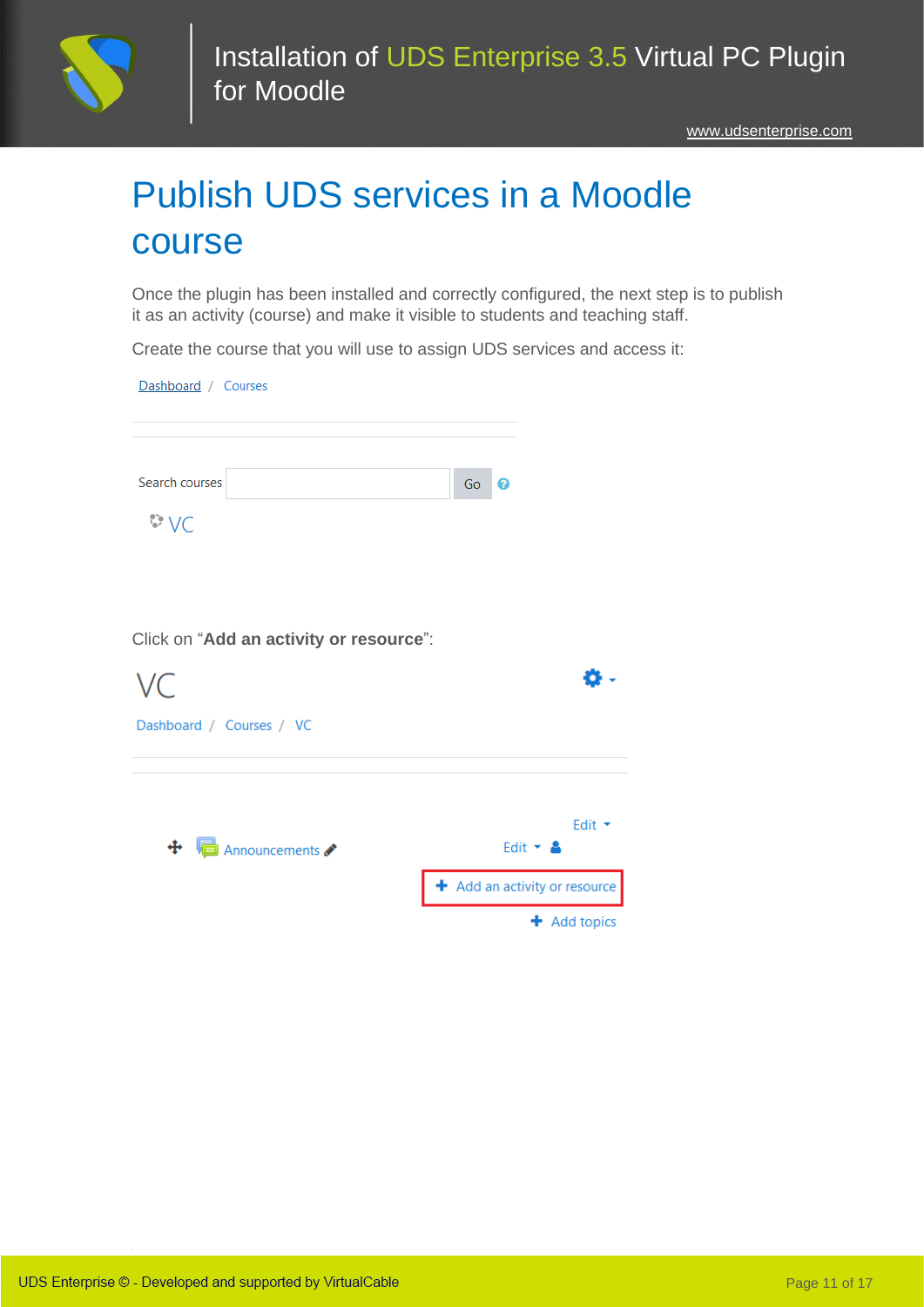

[www.udsenterprise.com](http://www.udsenterprise.com/)

Select "**Virtual PC**" and add it.



Now enter a name to display the service and, if needed, a description.



Adding a new Virtual PCo

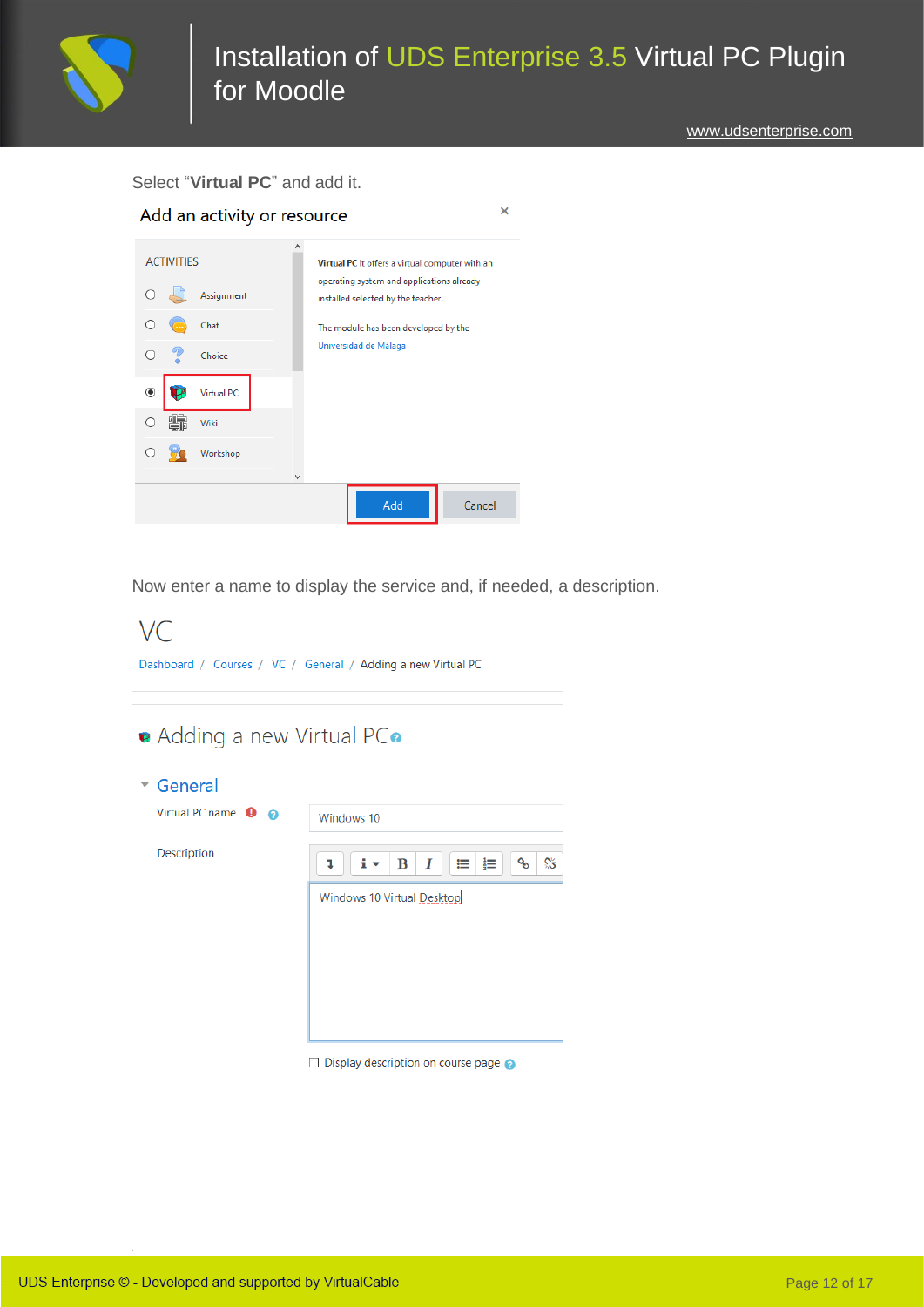

[www.udsenterprise.com](http://www.udsenterprise.com/)

Select the UDS service that you are going to assign to this resource:



 $\Box$  The teacher can change the virtual PC selected

Repeat this task until you configure all the necessary services:

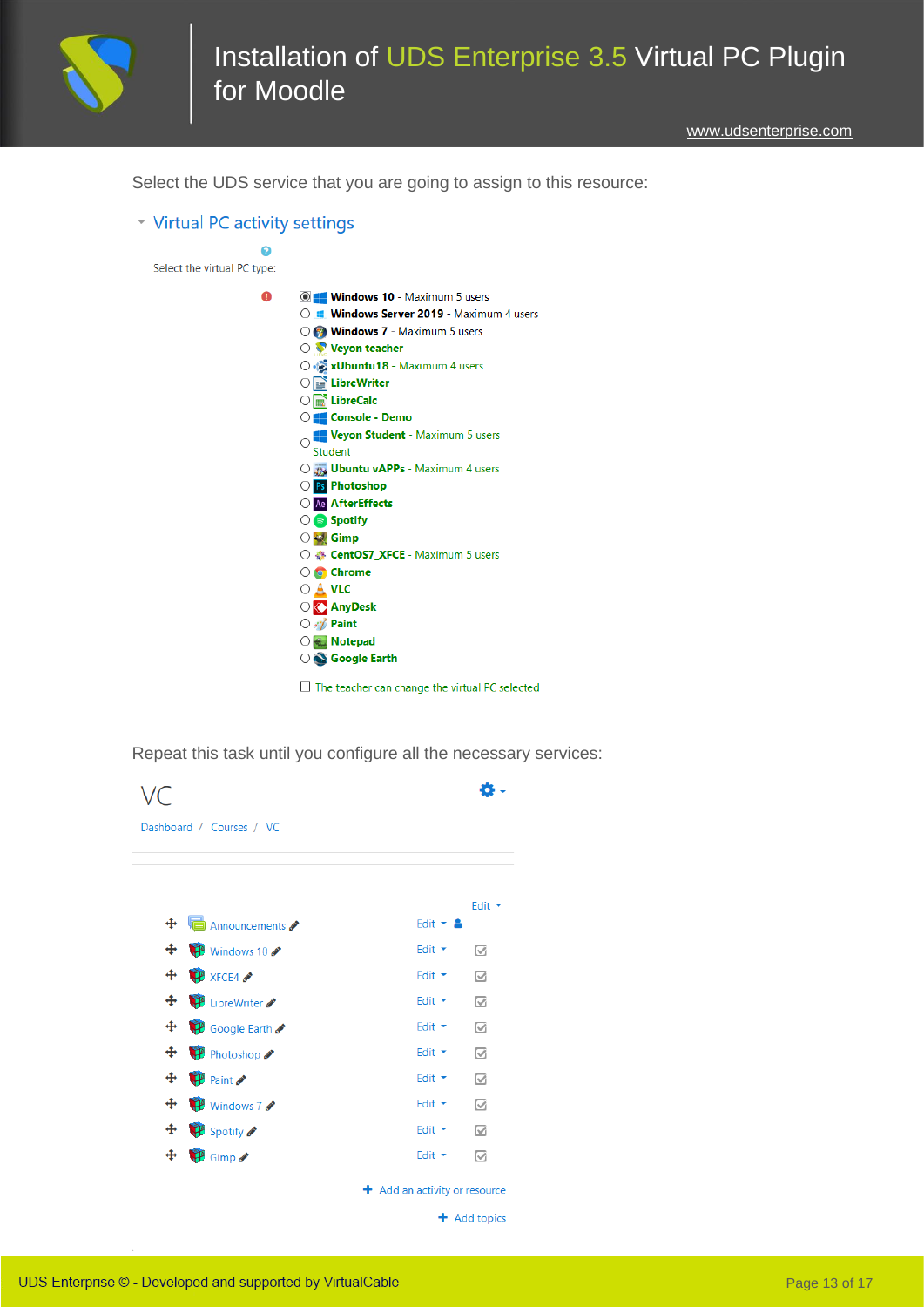

[www.udsenterprise.com](http://www.udsenterprise.com/)

The next step would be to assign existing users in Moodle to the course previously created and with the UDS services configured:

| VC                       |                      |      |                       |               |      |        |         |
|--------------------------|----------------------|------|-----------------------|---------------|------|--------|---------|
|                          |                      |      |                       |               |      |        |         |
|                          | View                 | Edit | <b>Enrolled</b> users | <b>Delete</b> | Hide | Backup | Restore |
| <b>Full name</b>         | VC                   |      |                       |               |      |        |         |
| <b>Short name</b>        | VC                   |      |                       |               |      |        |         |
| <b>ID</b> number         |                      |      |                       |               |      |        |         |
| Category                 | Miscellaneous        |      |                       |               |      |        |         |
| <b>Groupings</b>         | 0                    |      |                       |               |      |        |         |
| <b>Groups</b>            | 0                    |      |                       |               |      |        |         |
| <b>Role assignments</b>  | Student: 38          |      |                       |               |      |        |         |
| <b>Enrolment methods</b> | Manual enrolments    |      |                       |               |      |        |         |
| Format                   | <b>Topics format</b> |      |                       |               |      |        |         |
| <b>Sections</b>          | General              |      |                       |               |      |        |         |
| <b>Modules used</b>      | Forum                |      |                       |               |      |        |         |
|                          | <b>Virtual PC</b>    |      |                       |               |      |        |         |

Once you have assigned users, they will view the course and all the services:

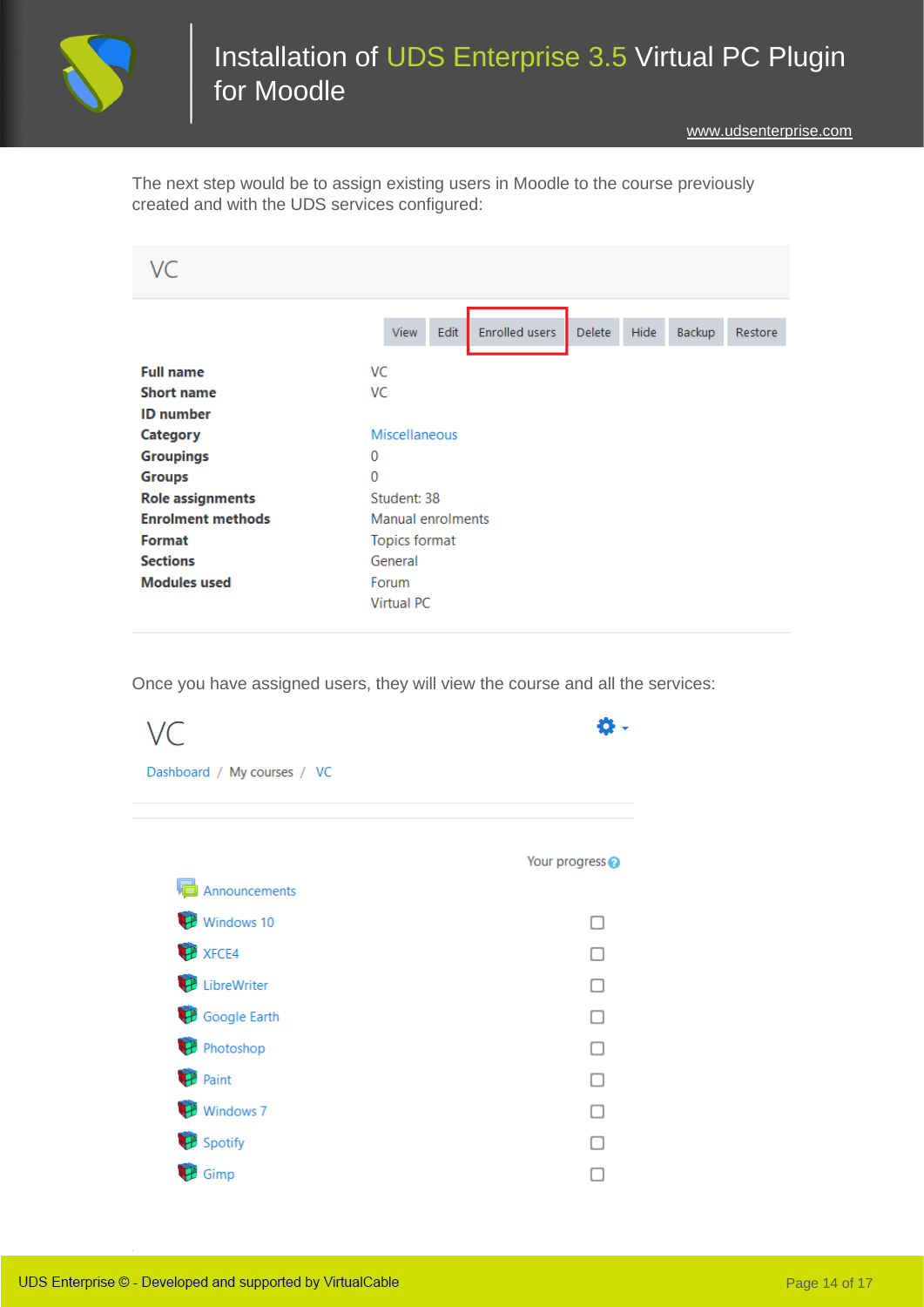

[www.udsenterprise.com](http://www.udsenterprise.com/)

When accessing the resource, click on "**Access to Virtual PC**" to start the service:

 $V\subset$ Dashboard / My courses / VC / General / Windows 10 **Virtual PC** Windows 10 **Access to Virtual PC** After pressing the "Access to Virtual PC" button for the first time, the browser may show a new window to download a software needed to access the virtual PC. The download URL of the software is: UDS Plugin download page

Depending on the access mode configured in the service (Transport), you may need to install the UDS Client on the connection client computer (for connections via HTML5 it is not necessary to have the "**UDS Client**" component installed).

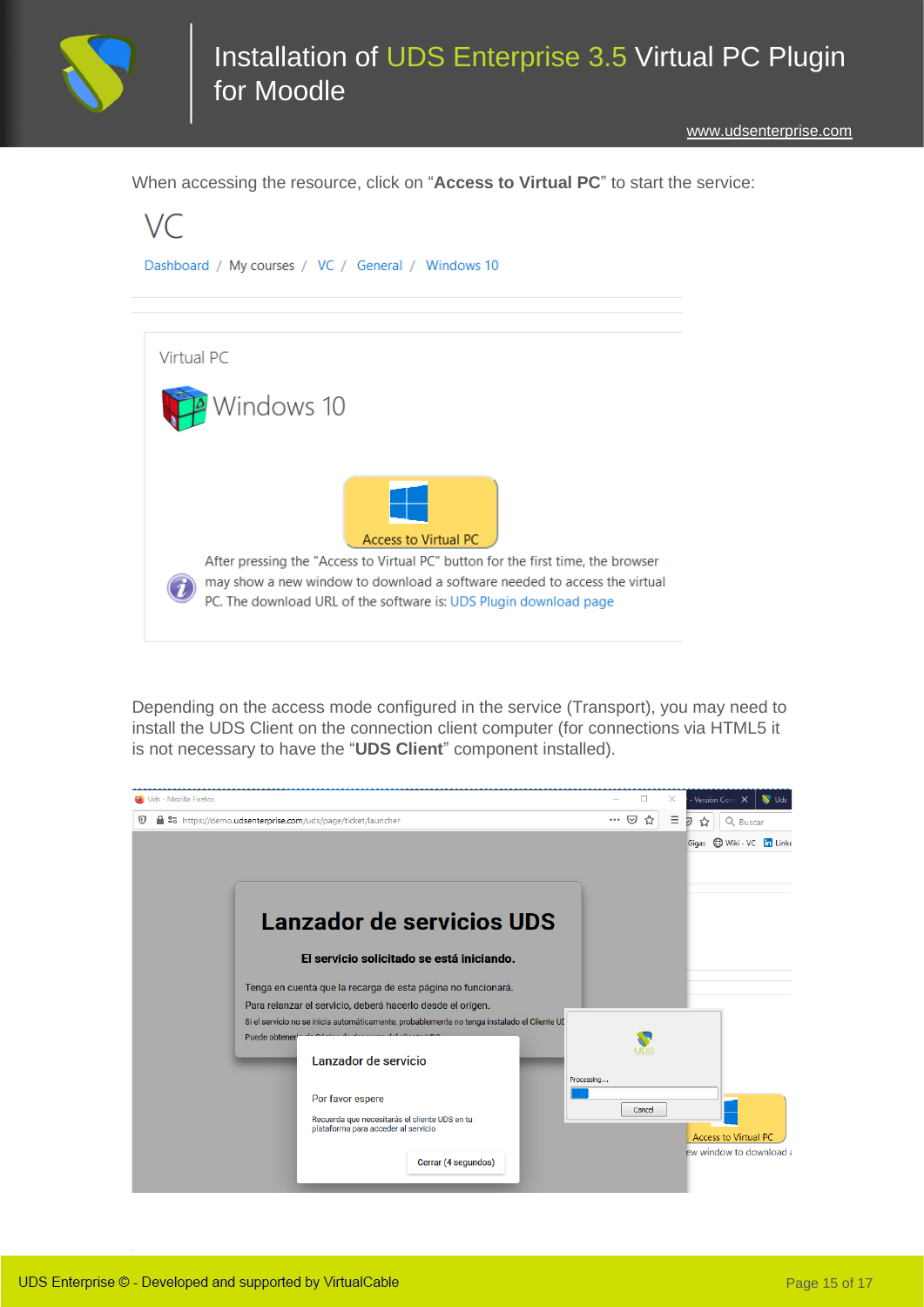

[www.udsenterprise.com](http://www.udsenterprise.com/)